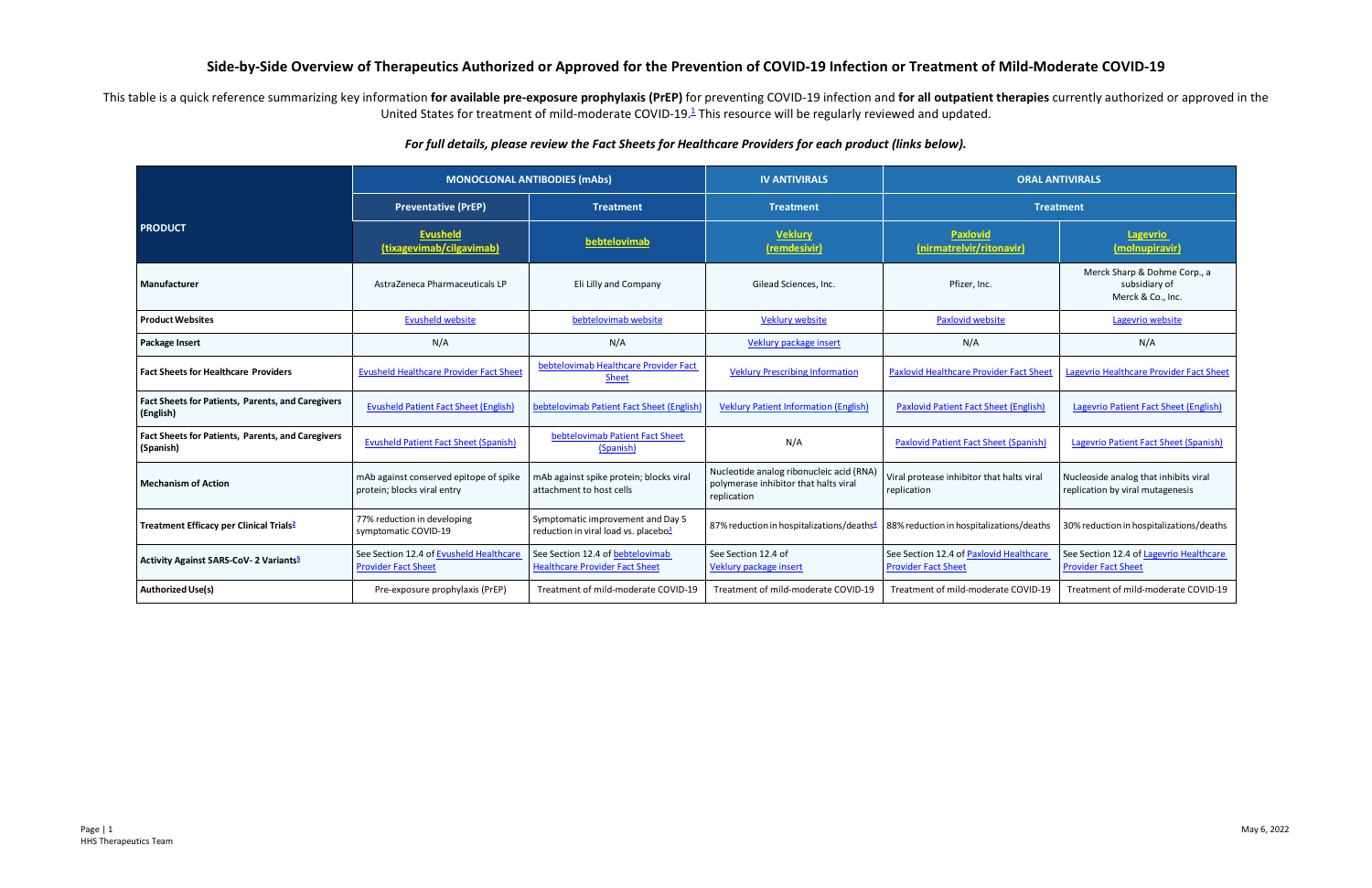|                                      | <b>MONOCLONAL ANTIBODIES (mAbs)</b>                                                                                                                                                                                                                                                                                                                                            |                                                                                                                                                                                                                                                                                                                                                                                                                                     | <b>IV ANTIVIRALS</b>                                                                                                                                                                                                                                                                                                                                                                                                                                                      | <b>ORAL ANTIVIRALS</b>                                                                                                                                                                                                            |                                                                                                                                                                                                                                                                     |
|--------------------------------------|--------------------------------------------------------------------------------------------------------------------------------------------------------------------------------------------------------------------------------------------------------------------------------------------------------------------------------------------------------------------------------|-------------------------------------------------------------------------------------------------------------------------------------------------------------------------------------------------------------------------------------------------------------------------------------------------------------------------------------------------------------------------------------------------------------------------------------|---------------------------------------------------------------------------------------------------------------------------------------------------------------------------------------------------------------------------------------------------------------------------------------------------------------------------------------------------------------------------------------------------------------------------------------------------------------------------|-----------------------------------------------------------------------------------------------------------------------------------------------------------------------------------------------------------------------------------|---------------------------------------------------------------------------------------------------------------------------------------------------------------------------------------------------------------------------------------------------------------------|
|                                      | <b>Preventative (PrEP)</b>                                                                                                                                                                                                                                                                                                                                                     | <b>Treatment</b>                                                                                                                                                                                                                                                                                                                                                                                                                    | <b>Treatment</b>                                                                                                                                                                                                                                                                                                                                                                                                                                                          | <b>Treatment</b>                                                                                                                                                                                                                  |                                                                                                                                                                                                                                                                     |
| <b>PRODUCT</b>                       | <b>Evusheld</b><br>(tixagevimab/cilgavimab)                                                                                                                                                                                                                                                                                                                                    | bebtelovimab                                                                                                                                                                                                                                                                                                                                                                                                                        | <b>Veklury</b><br>(remdesivir)                                                                                                                                                                                                                                                                                                                                                                                                                                            | Paxlovid<br>(nirmatrelvir/ritonavir)                                                                                                                                                                                              | Lagevrio<br>(molnupiravir)                                                                                                                                                                                                                                          |
| <b>Eligible Population(s)</b>        | Adult and pediatric patients (at least 12<br>years of age and older weighing at least<br>40 kg) who are not currently infected<br>with SARS-CoV-2 and who have not had<br>a known recent exposure to an<br>individual infected with SARS CoV-2, and<br>who have moderate to severe immune<br>compromise or for those who any EUA<br>or approved vaccine is not<br>recommended. | Adult and pediatric patients (at least 12<br>years of age and older weighing at least<br>40 kg) at high risk <sup>6</sup> for progressing to<br>severe COVID-19, including<br>hospitalization or death, and for whom<br>alternative COVID-19 treatment options<br>approved or authorized by the U.S. Food<br>and Drug Administration (FDA) are not<br>accessible or clinically appropriate                                          | FDA-approved for:<br>Adults and pediatric patients (28 days of<br>age and older and weighing at least 3 kg<br>with positive results of direct severe<br>acute respiratory SARS-CoV-2 viral<br>testing who are (1) hospitalized or (2)<br>not hospitalized and have mild-to-<br>moderate COVID-19, and are at high<br>risk <sup>6</sup> for progression to severe COVID-19,<br>including hospitalization or death                                                          | Adults and pediatric patients (12 years<br>of age and older weighing at least 40 kg)<br>at high risk <sup>6</sup> for progressing to severe<br>COVID-19, including hospitalization or<br>death                                    | Adult patients age 18 and older at high<br>risk <sup>6</sup> for progressing to severe COVID-19,<br>including hospitalization or death, and<br>for whom alternative COVID-19<br>treatment options authorized by FDA are<br>not accessible or clinically appropriate |
| <b>Prescribing Window</b>            | Pre-exposure                                                                                                                                                                                                                                                                                                                                                                   | Initiate within 7 days of symptom onset                                                                                                                                                                                                                                                                                                                                                                                             | Initiate within 7 days of symptom onset                                                                                                                                                                                                                                                                                                                                                                                                                                   | Initiate within 5 days of symptom onset                                                                                                                                                                                           | Initiate within 5 days of symptom onset                                                                                                                                                                                                                             |
| <b>Testing Requirements</b>          | None                                                                                                                                                                                                                                                                                                                                                                           | Positive SARS-CoV-2 viral test                                                                                                                                                                                                                                                                                                                                                                                                      | Positive SARS-CoV-2 viral test<br>Baseline renal function required under<br>EUA for pediatric patients<br>Pediatric patients (greater than 28 days<br>old and weighing at least 3 kg) must<br>have an estimatedglomerular filtration<br>rate (eGFR) determined. Before starting<br>and during treatment as clinically<br>appropriate, perform renal and hepatic<br>laboratory testing<br>Assess prothrombin time before starting<br>and monitor as clinically appropriate | Positive SARS-CoV-2 viral test                                                                                                                                                                                                    | Positive SARS-CoV-2 viral test                                                                                                                                                                                                                                      |
| <b>History Requirements</b>          | Not specified                                                                                                                                                                                                                                                                                                                                                                  | Not specified                                                                                                                                                                                                                                                                                                                                                                                                                       | Not specified                                                                                                                                                                                                                                                                                                                                                                                                                                                             | Not specified                                                                                                                                                                                                                     | Assessment of pregnancy status                                                                                                                                                                                                                                      |
| <b>Limitations of Authorized Use</b> | Not authorized for:<br>• For treatment of COVID-19<br>• For post-exposure prophylaxis of<br>COVID-19 in individuals who have been<br>exposed to someone infected with<br>SARS-CoV-2.<br>In individuals who have received a<br>COVID-19 vaccine, Evusheld should be<br>administered at least two weeks after<br>vaccination.                                                    | Not authorized for:<br>• Patients less than 12 years of age and<br>less than 40 kg<br>Patients who are hospitalized due to<br>COVID-19<br>• Patients who require oxygen therapy<br>due to COVID-19 OR<br>Require an increase in baseline oxygen<br>flow rate and/or respiratory support due<br>to COVID-19 and are on chronic oxygen<br>therapy and/or respiratory support due<br>to underlying non-COVID-19 related<br>comorbidity | N/A                                                                                                                                                                                                                                                                                                                                                                                                                                                                       | Not authorized for:<br>• Patients requiring hospitalization due<br>to severe or critical COVID-19.<br>• Pre-exposure or post-exposure<br>prophylaxis for prevention of COVID-<br>-19.<br>• Use for longer than 5 consecutive days | Not authorized for:<br>• Patients less than 18 years of age<br>• Initiation in patients who are<br>hospitalized due to COVID-19.<br>• Use for longer than 5 consecutive<br>days.<br>Pre-exposure or post-exposure<br>prophylaxis for prevention of COVID-<br>19     |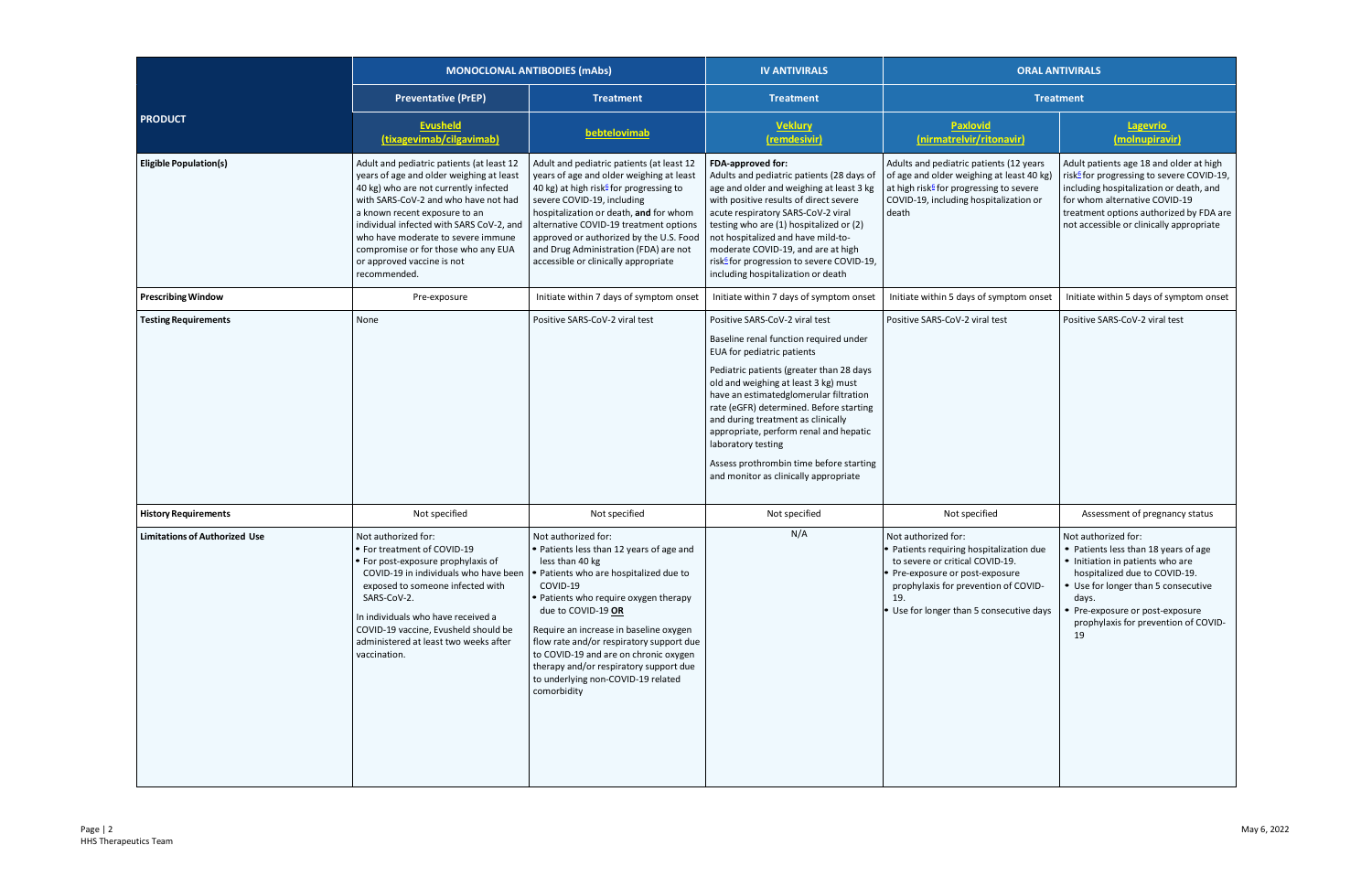|                                       | <b>MONOCLONAL ANTIBODIES (mAbs)</b>                                                                                       |                  | <b>IV ANTIVIRALS</b>                                                                                                                                                                                                                                                                                                                                           | <b>ORAL ANTIVIRALS</b>                                                                                                                                                                                                                                                                                                                                                                                                                                                                                                        |                                                                                                                                                                                                                                                                                                                                                                                                                                                                                                                                                                                                                                                                                                                                                                                                                                                       |
|---------------------------------------|---------------------------------------------------------------------------------------------------------------------------|------------------|----------------------------------------------------------------------------------------------------------------------------------------------------------------------------------------------------------------------------------------------------------------------------------------------------------------------------------------------------------------|-------------------------------------------------------------------------------------------------------------------------------------------------------------------------------------------------------------------------------------------------------------------------------------------------------------------------------------------------------------------------------------------------------------------------------------------------------------------------------------------------------------------------------|-------------------------------------------------------------------------------------------------------------------------------------------------------------------------------------------------------------------------------------------------------------------------------------------------------------------------------------------------------------------------------------------------------------------------------------------------------------------------------------------------------------------------------------------------------------------------------------------------------------------------------------------------------------------------------------------------------------------------------------------------------------------------------------------------------------------------------------------------------|
|                                       | <b>Preventative (PrEP)</b>                                                                                                | <b>Treatment</b> | <b>Treatment</b>                                                                                                                                                                                                                                                                                                                                               | <b>Treatment</b>                                                                                                                                                                                                                                                                                                                                                                                                                                                                                                              |                                                                                                                                                                                                                                                                                                                                                                                                                                                                                                                                                                                                                                                                                                                                                                                                                                                       |
| <b>PRODUCT</b>                        | <b>Evusheld</b><br>(tixagevimab/cilgavimab)                                                                               | bebtelovimab     | <b>Veklury</b><br>(remdesivir)                                                                                                                                                                                                                                                                                                                                 | Paxlovid<br>(nirmatrelvir/ritonavir)                                                                                                                                                                                                                                                                                                                                                                                                                                                                                          | Lagevrio<br>(molnupiravir)                                                                                                                                                                                                                                                                                                                                                                                                                                                                                                                                                                                                                                                                                                                                                                                                                            |
| <b>Family Planning Considerations</b> | None                                                                                                                      | None             | None                                                                                                                                                                                                                                                                                                                                                           | Ritonavir may reduce the efficacy of<br>combined hormonal contraceptives.<br>Patients should use an effective<br>alternative contraceptive method or an<br>additional barrier method of<br>contraception.                                                                                                                                                                                                                                                                                                                     | Not recommended for use during<br>pregnancy because may cause fetal<br>harm when given to pregnant individuals<br>based on animal reproduction studies.<br>Authorized for use in pregnancy only if<br>benefits would outweigh risks for the<br>individual patient; documentation<br>requirements apply.<br>Females of childbearing potential should<br>be advised of potential risk to a fetus<br>and should use a reliable method of<br>contraception correctly and consistently,<br>as applicable, for the duration of<br>treatment and for 4 days after the last<br>dose of Lagevrio.<br>Males of reproductive potential who are<br>sexually active with females of<br>childbearing potential should use a<br>reliable method of contraception<br>correctly and consistently during<br>treatment and for at least 3 months<br>after the last dose. |
| <b>Contraindications</b>              | Individuals with previous severe<br>hypersensitivity reactions, including<br>anaphylaxis, to any component of<br>Evusheld | None             | Patients with a history of clinically<br>significant hypersensitivity reactions to<br>Veklury or any components of the<br>product.<br>Consider discontinuing Veklury if ALT<br>levels increase to greater than 10 times<br>the upper limit of normal. Discontinue<br>Veklury if ALT elevation is accompanied<br>by signs or symptoms of liver<br>Inflammation. | Individuals with significant<br>hypersensitivity reactions to any<br>component of Paxlovid.<br>Co-administration with drugs highly<br>dependent on CYP3A for clearance and<br>for which elevated concentrations are<br>associated with serious and/or life-<br>threatening reactions.<br>Co-administration with potent CYP3A<br>inducers where significantly reduced<br>nirmatrelvir or ritonavir plasma<br>concentrations may be associated with<br>the potential for loss of virologic<br>response and possible resistance. | None                                                                                                                                                                                                                                                                                                                                                                                                                                                                                                                                                                                                                                                                                                                                                                                                                                                  |
| <b>Administration Route(s)</b>        | IM Injection                                                                                                              | IV Injection     | IV Infusion                                                                                                                                                                                                                                                                                                                                                    | Oral                                                                                                                                                                                                                                                                                                                                                                                                                                                                                                                          | Oral                                                                                                                                                                                                                                                                                                                                                                                                                                                                                                                                                                                                                                                                                                                                                                                                                                                  |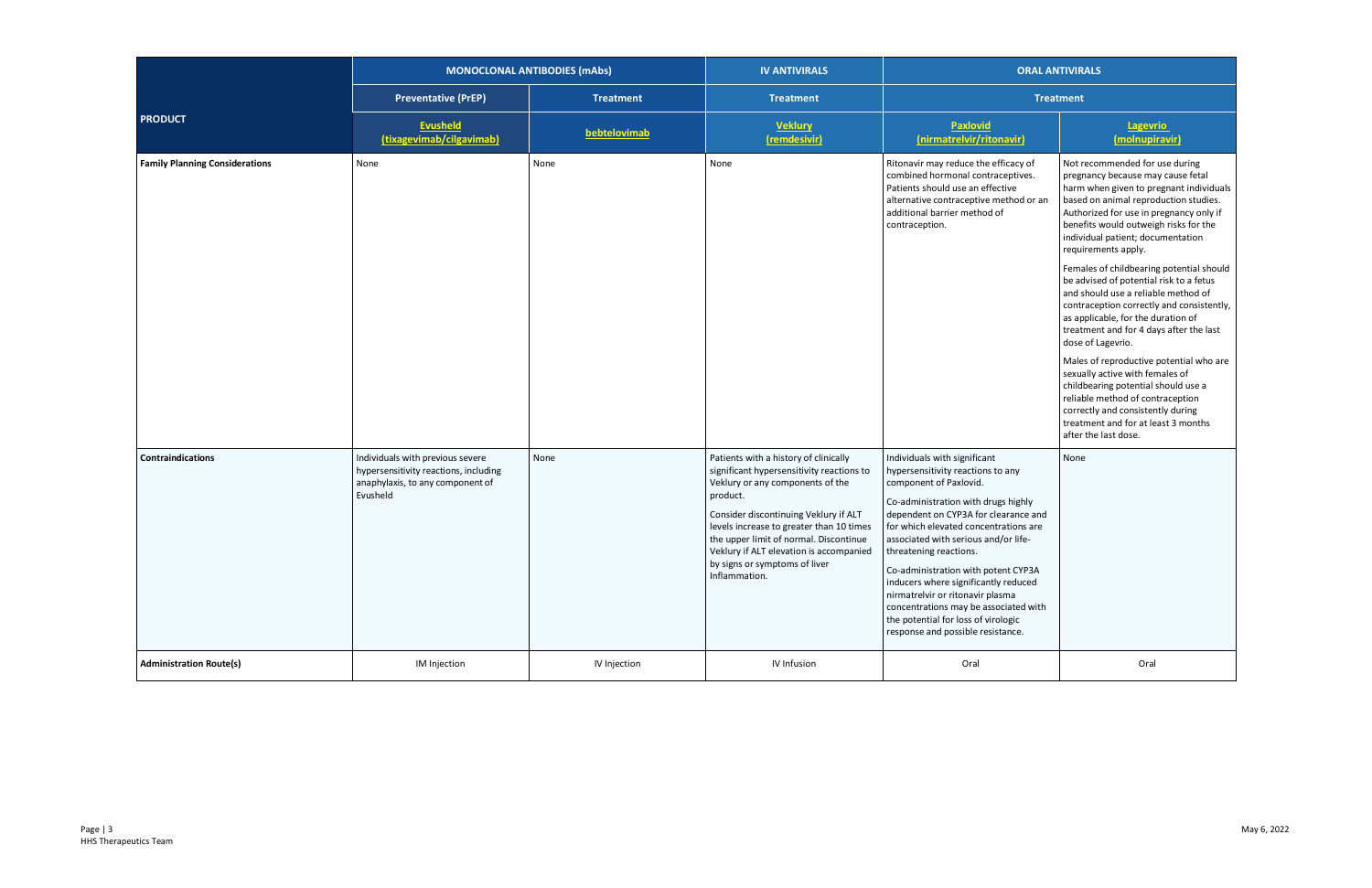|                                       | <b>MONOCLONAL ANTIBODIES (mAbs)</b>                                                                                                                                                                                                                                                                                                                                                                                                                                                                                                                                                                                                                                                                                                                                                                                                                                               |                                                                                                                                                                                                                                        | <b>IV ANTIVIRALS</b>                                                                                                                                                                                                                                                                                                                                                  | <b>ORAL ANTIVIRALS</b>                                                                                                                                                                                                                                                                                                                                                                                                                                                                                                                                                                                                                                                                                                                                    |                                                                                                                                                                                                                                                                                                       |
|---------------------------------------|-----------------------------------------------------------------------------------------------------------------------------------------------------------------------------------------------------------------------------------------------------------------------------------------------------------------------------------------------------------------------------------------------------------------------------------------------------------------------------------------------------------------------------------------------------------------------------------------------------------------------------------------------------------------------------------------------------------------------------------------------------------------------------------------------------------------------------------------------------------------------------------|----------------------------------------------------------------------------------------------------------------------------------------------------------------------------------------------------------------------------------------|-----------------------------------------------------------------------------------------------------------------------------------------------------------------------------------------------------------------------------------------------------------------------------------------------------------------------------------------------------------------------|-----------------------------------------------------------------------------------------------------------------------------------------------------------------------------------------------------------------------------------------------------------------------------------------------------------------------------------------------------------------------------------------------------------------------------------------------------------------------------------------------------------------------------------------------------------------------------------------------------------------------------------------------------------------------------------------------------------------------------------------------------------|-------------------------------------------------------------------------------------------------------------------------------------------------------------------------------------------------------------------------------------------------------------------------------------------------------|
| <b>PRODUCT</b>                        | <b>Preventative (PrEP)</b>                                                                                                                                                                                                                                                                                                                                                                                                                                                                                                                                                                                                                                                                                                                                                                                                                                                        | <b>Treatment</b>                                                                                                                                                                                                                       | <b>Treatment</b>                                                                                                                                                                                                                                                                                                                                                      | <b>Treatment</b>                                                                                                                                                                                                                                                                                                                                                                                                                                                                                                                                                                                                                                                                                                                                          |                                                                                                                                                                                                                                                                                                       |
|                                       | <b>Evusheld</b><br>(tixagevimab/cilgavimab)                                                                                                                                                                                                                                                                                                                                                                                                                                                                                                                                                                                                                                                                                                                                                                                                                                       | bebtelovimab                                                                                                                                                                                                                           | <b>Veklury</b><br>(remdesivir)                                                                                                                                                                                                                                                                                                                                        | Paxlovid<br>(nirmatrelvir/ritonavir)                                                                                                                                                                                                                                                                                                                                                                                                                                                                                                                                                                                                                                                                                                                      | <b>Lagevrio</b><br>(molnupiravir)                                                                                                                                                                                                                                                                     |
| <b>Dosage</b>                         | Initial Dose: 300 mg of tixagevimab and<br>300 mg of cilgavimab administered as<br>two separate consecutive intramuscular<br>injections (preferably one in each of the<br>gluteal muscles, one after the other).<br>Dosing for those who initially received<br>150 mg of tixagevimab and 150 mg of<br>cilgavimab<br>$\bullet$ Initial dose $\leq$ 3 months ago: 150 mg of<br>tixagevimab and 150 mg of cilgavimab<br>ASAP<br>• Initial dose > 3 months ago: 300 mg of<br>tixagevimab and 300 mg of cilgavimab<br><b>ASAP</b><br><b>Repeat Dose:</b><br>The SARS-CoV-2 variants that will be<br>circulating in the US when Evusheld may<br>need to be redosed are not known at<br>this time and therefore repeat dosing<br>recommendations cannot be made; the<br>fact sheets will be revised with repeat<br>dosing recommendations in the future<br>when more data are available. | 175 mg/2 mL (87.5 mg/mL) administered<br>via IV injection over at least 30 seconds                                                                                                                                                     | For adults and pediatric patients<br>weighing at least 40 kg:<br>A single loading dose of Veklury 200 mg<br>on Day 1 via intravenous infusion<br>followed by once-daily maintenance<br>doses of Veklury 100 mg from Day 2 via<br>IV infusion<br>For other non-hospitalized populations,<br>see below                                                                  | 300 mg nirmatrelvir (two 150 mg<br>tablets) with 100 mg ritonavir (one 100<br>mg tablet) with all three tablets taken<br>together orally twice daily for 5 days,<br>can be taken with or without food [see<br>Clinical Pharmacology (12.3)]. The<br>tablets should be swallowed whole and<br>not chewed, broken, or crushed<br>For patients with renal impairment, see<br>below                                                                                                                                                                                                                                                                                                                                                                           | 800 mg (four 200 mg capsules) taken<br>orally every 12 hours for 5 days, with or<br>without food                                                                                                                                                                                                      |
| <b>Dosage for Special Populations</b> | Pediatric patients at least 12 years or<br>older, and weighing at least 40 kg: no<br>dosage adjustment<br>Pregnancy or Lactation - No dosage<br>adjustment<br><b>Geriatrics:</b> No dosage adjustment<br>Renal: No dosage adjustment<br>Hepatic: Not specified                                                                                                                                                                                                                                                                                                                                                                                                                                                                                                                                                                                                                    | Pediatrics: If eligible, no dosage<br>adjustment<br>Pregnancy or Lactation: No dosage<br>adjustment<br>Geriatrics: No dosage adjustment<br>Renal: No dosage adjustment<br>Hepatic: No dosage adjustment for mild<br>hepatic impairment | Pediatric patients 28 days of age and<br>older and weighing at least 3 kg to less<br>than 40 kg:<br>a single loading dose of Veklury 5 mg/kg<br>on Day 1 via intravenous infusion<br>followed by once-daily maintenance<br>doses of Veklury 2.5 mg/kg from Day 2<br>via intravenous infusion.<br>Renal: Not recommended in patients<br>with eGFR less than 30 mL/min. | Pediatric patients at least 12 years or<br>older, and weighing at least 40 kg, no<br>dosage adjustment<br>Pregnancy or Lactation: No dosage<br>adjustment<br>Renal: No dosage adjustment is needed<br>in patients with mild renal impairment.<br>Dose reduction for moderate renal<br>impairment (eGFR ≥30 to <60 mL/min):<br>150 mg nirmatrelvir (one 150 mg tablet)<br>with 100 mg ritonavir (one 100 mg<br>tablet), with both tablets taken together<br>twice daily for 5 days.<br>Paxlovid is not recommended in patients<br>with severe renal impairment (eGFR <30<br>mL/min).<br>Hepatic: No dosage adjustment for mild<br>or moderate hepatic impairment.<br>Paxlovid is not recommended for use in<br>patients with severe hepatic<br>impairment. | Pediatrics: Not eligible, as it may affect<br>bone and cartilage growth.<br>Pregnancy or Lactation: Not<br>recommended for use during pregnancy.<br>Breastfeeding not recommended during<br>treatment or for 4 days after final dose.<br>Renal: No dosage adjustment<br>Hepatic: No dosage adjustment |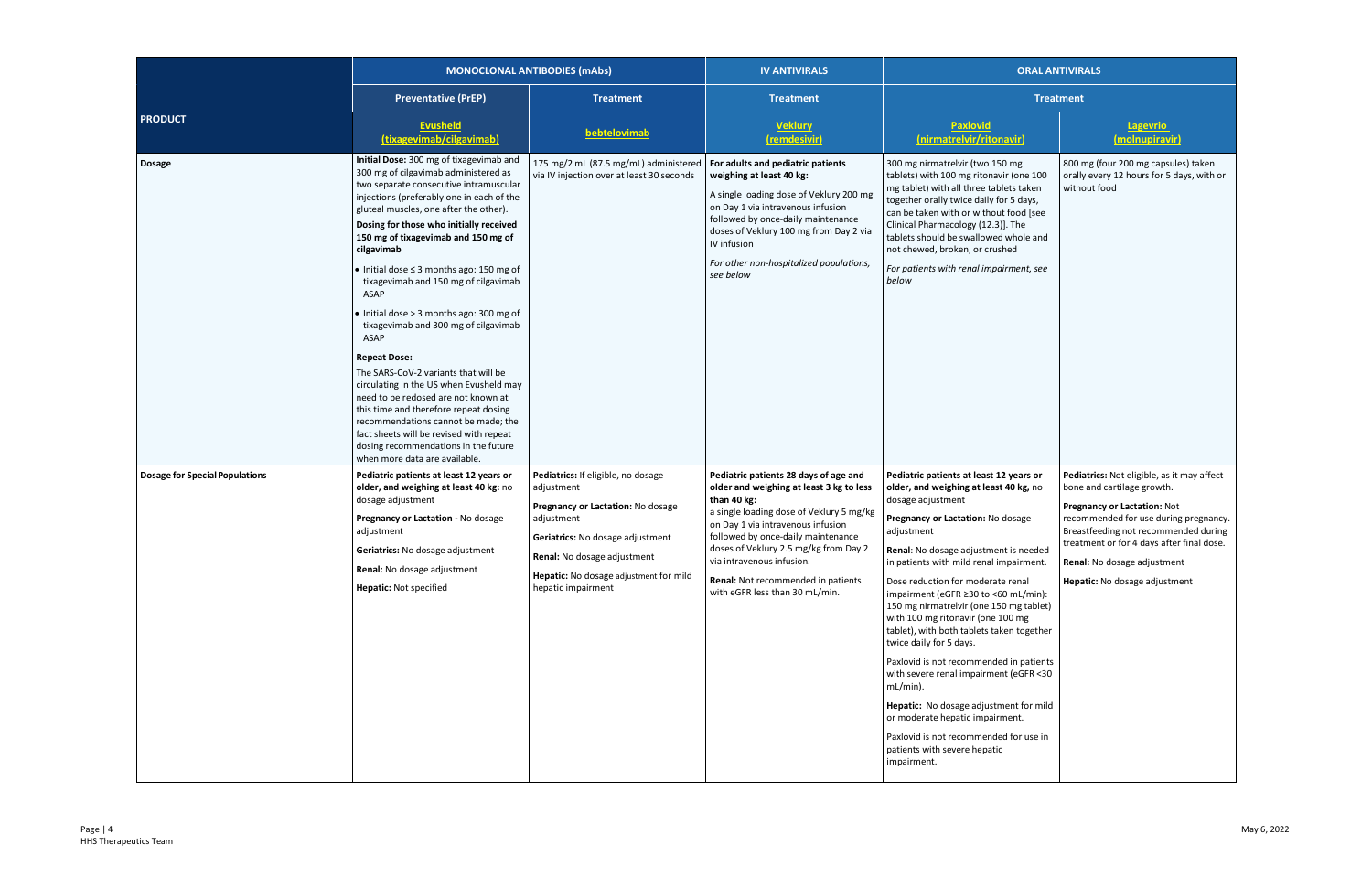|                                                                                           | <b>MONOCLONAL ANTIBODIES (mAbs)</b>                                                                                                                                                                                                                                                                                                                                                                                       |                                                                                                                                                                                                                                                                                                                                                                                                                                                                                                                                                                                 | <b>IV ANTIVIRALS</b>                                                                                                                                                                                                                                                                         | <b>ORAL ANTIVIRALS</b>                                                                                                                                                                                                                                                                              |                                                                                                                                                                                                                                                                                                                                                                                                                                                                                                                  |
|-------------------------------------------------------------------------------------------|---------------------------------------------------------------------------------------------------------------------------------------------------------------------------------------------------------------------------------------------------------------------------------------------------------------------------------------------------------------------------------------------------------------------------|---------------------------------------------------------------------------------------------------------------------------------------------------------------------------------------------------------------------------------------------------------------------------------------------------------------------------------------------------------------------------------------------------------------------------------------------------------------------------------------------------------------------------------------------------------------------------------|----------------------------------------------------------------------------------------------------------------------------------------------------------------------------------------------------------------------------------------------------------------------------------------------|-----------------------------------------------------------------------------------------------------------------------------------------------------------------------------------------------------------------------------------------------------------------------------------------------------|------------------------------------------------------------------------------------------------------------------------------------------------------------------------------------------------------------------------------------------------------------------------------------------------------------------------------------------------------------------------------------------------------------------------------------------------------------------------------------------------------------------|
| <b>PRODUCT</b>                                                                            | <b>Preventative (PrEP)</b>                                                                                                                                                                                                                                                                                                                                                                                                | <b>Treatment</b>                                                                                                                                                                                                                                                                                                                                                                                                                                                                                                                                                                | <b>Treatment</b>                                                                                                                                                                                                                                                                             |                                                                                                                                                                                                                                                                                                     | <b>Treatment</b>                                                                                                                                                                                                                                                                                                                                                                                                                                                                                                 |
|                                                                                           | <b>Evusheld</b><br>(tixagevimab/cilgavimab)                                                                                                                                                                                                                                                                                                                                                                               | bebtelovimab                                                                                                                                                                                                                                                                                                                                                                                                                                                                                                                                                                    | <b>Veklury</b><br>(remdesivir)                                                                                                                                                                                                                                                               | Paxlovid<br>(nirmatrelvir/ritonavir)                                                                                                                                                                                                                                                                | <b>Lagevrio</b><br>(molnupiravir)                                                                                                                                                                                                                                                                                                                                                                                                                                                                                |
| <b>Post-Administration Observation Period</b>                                             | One hour                                                                                                                                                                                                                                                                                                                                                                                                                  | One hour                                                                                                                                                                                                                                                                                                                                                                                                                                                                                                                                                                        | One hour                                                                                                                                                                                                                                                                                     | None                                                                                                                                                                                                                                                                                                | None                                                                                                                                                                                                                                                                                                                                                                                                                                                                                                             |
| <b>Adverse Events (from Clinical Trials)<sup>2</sup></b>                                  | Injection site reactions (1%); One case of<br>anaphylaxis<br>Other adverse events:<br>Headache (6%), fatigue (4%), and cough<br>(3%) Injection site reactions (1%); One<br>case of anaphylaxis<br>Other adverse events:<br>Headache (6%), fatigue (4%), and cough<br>(3%) Insomnia (1%), dizziness (1%)<br>Cardiac serious adverse events (SAE)<br>were 0.6% vs 0.2% in the Evusheld and<br>placebo groups, respectively. | Adverse reactions were infusion-related<br>reactions (0.3%), pruritus (0.3%), and<br>rash (0.8%)<br>Most common adverse events:<br>nausea (0.8%) and vomiting (0.7%)<br>Infusion-related reactions may include<br>fever, difficulty breathing, reduced<br>oxygen saturation, chills, fatigue,<br>arrhythmia, chest pain or discomfort,<br>weakness, altered mental status,<br>nausea, headache, bronchospasm,<br>hypotension, hypertension, angioedema,<br>throat irritation, rash including urticaria,<br>pruritus, myalgia, vasovagal reactions<br>dizziness, and diaphoresis | Adverse events <sup>4</sup> (incidence ≥1%) were<br>nausea (10.8%), headache (5.7%), cough<br>(3.6%), diarrhea (3.9%), dyspnea (2.5%),<br>fatigue (3.6%), ageusia (2.9%), anosmia<br>(3.2%), dizziness (1.8%), and chills (2.2%)<br>Lab abnormalities $4$ :<br>All grade 3 or higher (10.8%) | Adverse events (incidence ≥1% and ≥5<br>patient difference) were dysgeusia (6%)<br>diarrhea (3%), hypertension (1%), and<br>myalgia (1%)                                                                                                                                                            | Adverse events (incidence ≥1%) were<br>diarrhea (2%), nausea (1%), and<br>dizziness (1%)<br>Lab abnormalities:<br>Selected Grade 3 and 4 laboratory<br>abnormalities in chemistry (ALT, AST,<br>creatinine, and lipase) and hematology<br>(hemoglobin, platelets, and leukocytes)<br>parameters all occurred at a rate ≤2%<br>Post-Authorization Experience:<br>Immune System Disorders:<br>hypersensitivity, anaphylaxis,<br>angioedema<br>Skin and Subcutaneous Tissue Disorders:<br>erythema, rash, urticaria |
| <b>Potential for Drug-Drug Interactions</b>                                               | Unlikely                                                                                                                                                                                                                                                                                                                                                                                                                  | Unlikely                                                                                                                                                                                                                                                                                                                                                                                                                                                                                                                                                                        | Low<br>Fact Sheet [Drug Interactions Section (10)]<br>PI [See Section (7)]                                                                                                                                                                                                                   | Moderate/High<br>[see Fact Sheet Drug Interactions Section (7)]                                                                                                                                                                                                                                     | No drug interactions have been identified<br>based on the limited available data                                                                                                                                                                                                                                                                                                                                                                                                                                 |
| <b>Potential for Patient Non-Compliance</b>                                               | Minimal                                                                                                                                                                                                                                                                                                                                                                                                                   | Minimal                                                                                                                                                                                                                                                                                                                                                                                                                                                                                                                                                                         | Moderate                                                                                                                                                                                                                                                                                     | Moderate                                                                                                                                                                                                                                                                                            | Moderate                                                                                                                                                                                                                                                                                                                                                                                                                                                                                                         |
| Cost to Patients for USG-Procured Drug <sup>8</sup>                                       | Medicare/Medicaid <sup>8</sup> : \$0<br>Private insurers: \$0                                                                                                                                                                                                                                                                                                                                                             | Medicare/Medicaid <sup>8</sup> : \$0<br>Private insurers: \$0                                                                                                                                                                                                                                                                                                                                                                                                                                                                                                                   | Currently not procured by USG; cost to<br>patient for drug product varies                                                                                                                                                                                                                    | Medicare/Medicaid <sup>8</sup> : \$0<br>Private insurers: \$0                                                                                                                                                                                                                                       | Medicare/Medicaid <sup>8</sup> : \$0<br>Private insurers: \$0                                                                                                                                                                                                                                                                                                                                                                                                                                                    |
| <b>Provider Payment (Administration or Dispensing</b><br>Fee) <sup>8, 9, 10, 11, 12</sup> | Medicare: \$150.50 (most settings);<br>\$250.50 (beneficiary's home or<br>residence, in certain circumstances <sup>2</sup> ))<br>Medicaid/Private insurers: Variable                                                                                                                                                                                                                                                      | Medicare: \$350.50 (healthcare settings)<br>\$550.50 (beneficiary's home or<br>residence, in certain circumstances <sup>2</sup> )<br>Medicaid/Private insurers: Variable                                                                                                                                                                                                                                                                                                                                                                                                        | Medicare: For outpatient setting refer to<br><b>COVID-19 Frequently Asked Questions</b><br>(FAQs) on Medicare Fee-for-Service (FFS) CMS encourages Part D sponsors to pay<br>Billing (ref Q30)<br>Medicaid/Private insurers: Variable                                                        | Provider may bill applicable insurance or<br>program for dispensing fees. Medicare:<br>higher than the usual negotiated<br>dispensing fees given the unique<br>circumstances of the PHE and<br>administrative requirements associated<br>with dispensing US Government-<br>procured oral antivirals | Provider may bill applicable insurance or<br>program for dispensing fees. Medicare:<br>CMS encourages Part D sponsors to pay<br>higher than the usual negotiated<br>dispensing fees given the unique<br>circumstances of the PHE and<br>administrative requirements associated<br>with dispensing US Government-<br>procured oral antivirals                                                                                                                                                                     |
| <b>Product Availability</b>                                                               | Variable by jurisdiction and healthcare<br>facility                                                                                                                                                                                                                                                                                                                                                                       | Variable by jurisdiction and healthcare<br>facility                                                                                                                                                                                                                                                                                                                                                                                                                                                                                                                             | Commercially available, not subject to<br><b>USG allocation limits</b>                                                                                                                                                                                                                       | Variable by jurisdiction and healthcare<br>facility                                                                                                                                                                                                                                                 | Variable by jurisdiction and healthcare<br>facility                                                                                                                                                                                                                                                                                                                                                                                                                                                              |
| <b>Other Considerations</b>                                                               | Healthcare provider who can legally<br>prescribe drugs, trained staff; immediate<br>access to resuscitation meds;                                                                                                                                                                                                                                                                                                         | Infusion supplies; trained staff; IV access;<br>immediate access to resuscitation meds;<br>ability to activate EMS                                                                                                                                                                                                                                                                                                                                                                                                                                                              | Infusion supplies; trained staff; IV access;<br>immediate access to resuscitation meds;<br>ability to activate EMS in outpatient<br>settings                                                                                                                                                 | May only be prescribed for an individual<br>patient by physicians, advanced practice<br>registered nurses, and physician<br>assistants that are licensed or authorized<br>under state law to prescribe drugs in the<br>therapeutic class to which Paxlovid<br>belongs (i.e., anti-infectives).      | May only be prescribed for an individual<br>patient by physicians, advanced practice<br>registered nurses, and physician<br>assistants that are licensed or authorized<br>under state law to prescribe drugs in the<br>therapeutic class to which Lagevrio<br>belongs (i.e., anti-infectives).                                                                                                                                                                                                                   |